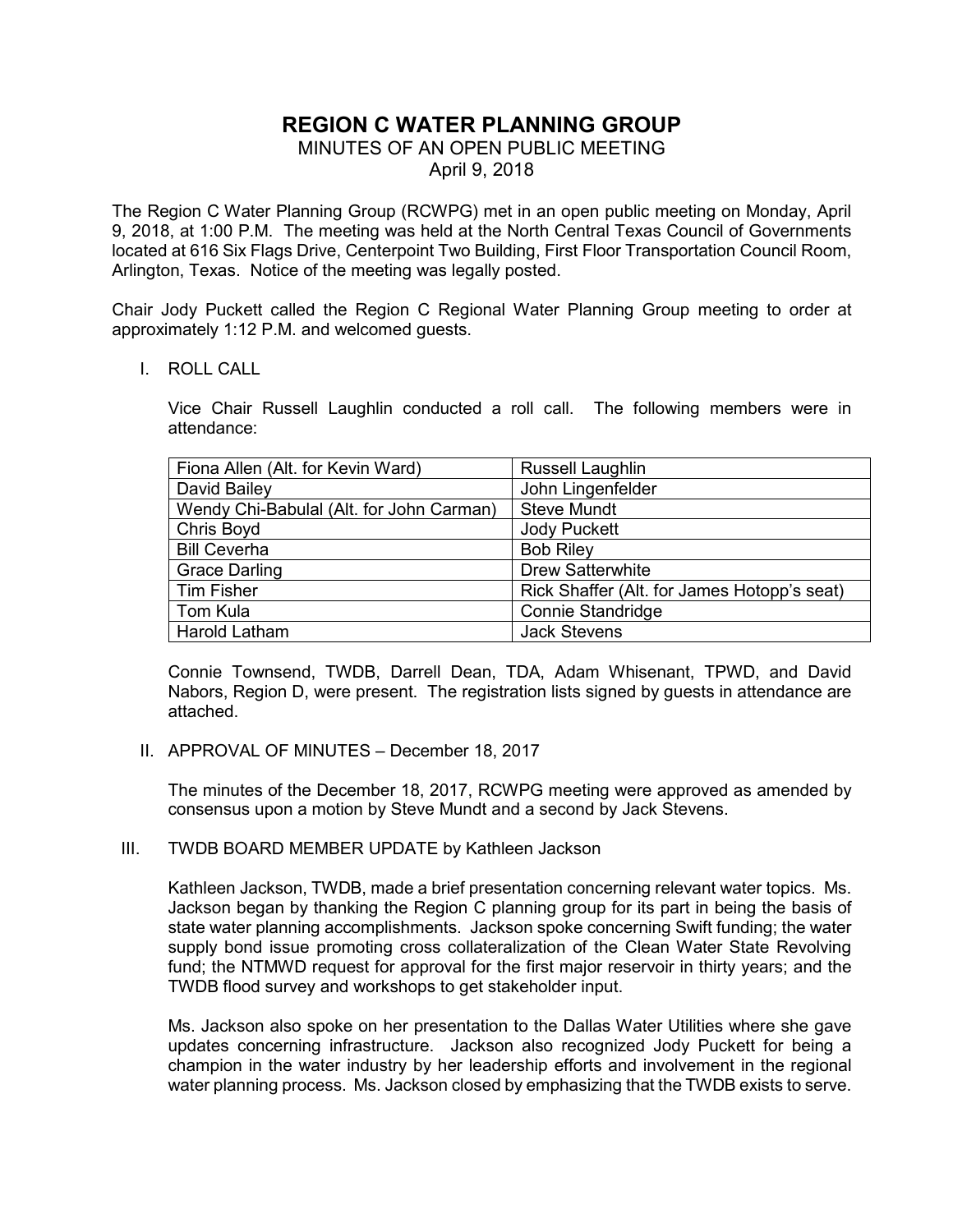#### IV. ACTION ITEMS FOR CONSIDERATION

A. Election of Officers for 2018

Chair Puckett asked if there were any nominations for officers from the floor. Hearing none, Chair Puckett advised on behalf of Gary Spicer that the RCWPG nominating committee had decided on the following recommendation for officers to serve during the calendar year 2018:

> Chair Kevin Ward Vice Chair Russell Laughlin<br>Secretary Tom Kula Secretary

Steve Mundt asked, and Chair Puckett confirmed that the nominees for new officers had agreed to serve.

There were no public comments on this action item.

Upon a motion by Jack Stevens, and a second by Rick Shaffer, the RCWPG voted unanimously to approve the nominees to serve as the 2018 officers effective immediately upon adjournment of the meeting.

B. Resolution Recognizing Jody Puckett

Chair Jody Puckett has submitted her resignation from the Region C Water Planning Group effective April 10, 2018. With Resolution 18-1 the RCWPG recognized Ms. Puckett for her service to the planning group as long-standing member and Chair. Vice Chair Russell Laughlin read Resolution No. 18-1, and photos of the Region C WPG with Chair Puckett followed.

C. Consider Approval of Deadline for Projects to be Considered Existing Supplies

Numerous projects are in progress during this cycle of planning. There must be a specific date by which the project needs to be completed to be considered as "Existing Supply" in the Plan. Consultants are recommending the date of August 1, 2020. RCWPG may take action to approve this deadline.

There were no public comments on this action item.

Upon a motion by Fiona Allen, and a second by Grace Darling, the Region C WPG voted unanimously to approve the date of August 1, 2020, as the deadline by which the project needs to be completed to be considered as an "Existing Supply" in the Plan.

D. Consider Approval of Letter to TWDB Requesting Specific Hydrologic Variances to Water Availability Models

Amy Kaarlela, Freese & Nichols, led this discussion asking the RCWPG to consider approval of a letter to TWDB requesting Hydrologic Variances (HV) to TCEQ's official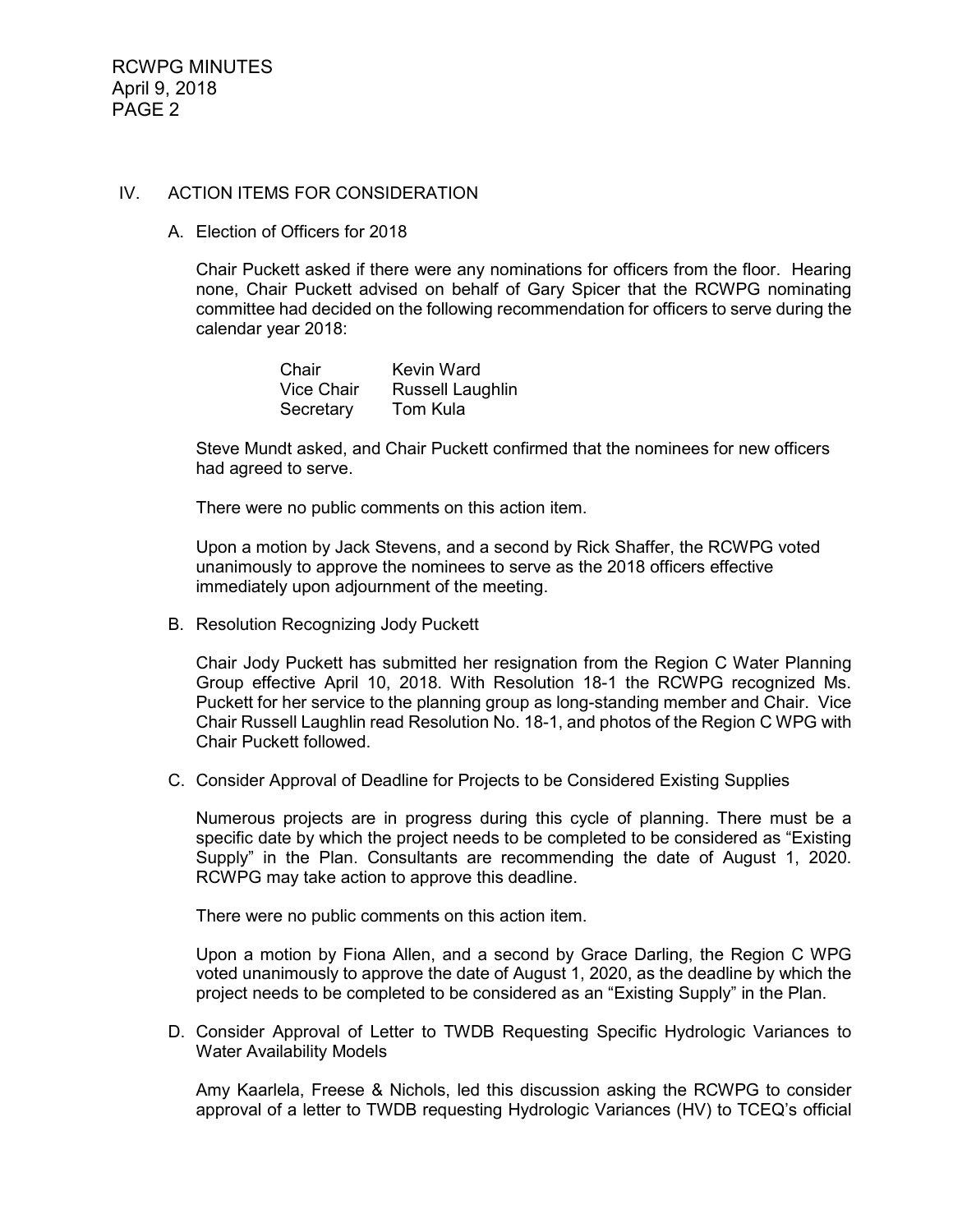Water Availability Models (WAM Run 3) that are required in determining available surface water supplies. The hydrologic variances are the same as have been used in previous planning cycles and include items such as inclusion of system operations used in Region C and subordination agreements. In addition, both Tarrant Regional Water District and Dallas Water Utilities are requesting the use of safe yield (rather than firm yield) in the 2021 Plan. Safe yield was used for both entities in the 2016 Plan.

Connie Townsend, TWDB Project Manager, had suggested a few edits to the hydrologic variance request letter to Amy prior to today's meeting that included clarification of: 'WAM RUN3' as the default TCEQ water availability model; the differences between WAM RUN3 and the unpublished 2017 TCEQ WAM update for the Trinity basin; and, the full storage volume assigned to Forest Grove Reservoir.Ms. Townsend advised that the TWDB will either approve the letter or work with the RWPG to provide additional information and/or provide possible revisions if necessary.Steve Mundt asked if there is any reason the TWDB will contradict the Planning Group's recommendation. Ms. Townsend said they would not dispute if enough background information is provided and the changes are reasonable. Ms. Townsend added that the primary water science staff will initially review, but the TWDB Executive Administrator will give final written approval. The letter to the TWDB will be mailed on April 10, 2018, by Freese & Nichols.

There were no public comments on this action item.

Upon a motion by Tim Fisher, and a second by Rick Shaffer, the Region C WPG voted unanimously to approve the letter to TWDB requesting hydrologic variances to the TCEQ's water availability models with the TWDB Project Manager edits and the ability for the consultants to make minor changes to the HV request if needed.

E. Consider Designation of Major Water Providers

Keeley Kirksey, FNI, advised the planning group that the TWDB has developed a new category of water provider for this fifth cycle of planning. Regional water planning groups are required by rule to specifically consider three, often overlapping, planning units when developing their plans: Water User Groups (WUG), Wholesale Water Providers (WWP), and Major Water Providers (MWP). A single entity may simultaneously be designated as a WUG, WWP, and MWP.

The new category of "Major Water Providers" (MWP) was established in rules for the development of the 2022 State Water Plan in conjunction with the removal of certain reporting requirements to allow RWPGs to establish a more static list of large water providers for which they report information. MWPs are intended to reflect entities of particular significance to the region's water supply instead of reporting data for every Wholesale Water Provider (WWP) as previously required. The MWP designation may include public or private entities that provide water for any water use category. If a region decides not to designate any entities as MWPs, the plan needs to include discussion as to why the RWPG determined it does not have any WUGs or WWPs of significance to the region's water supply.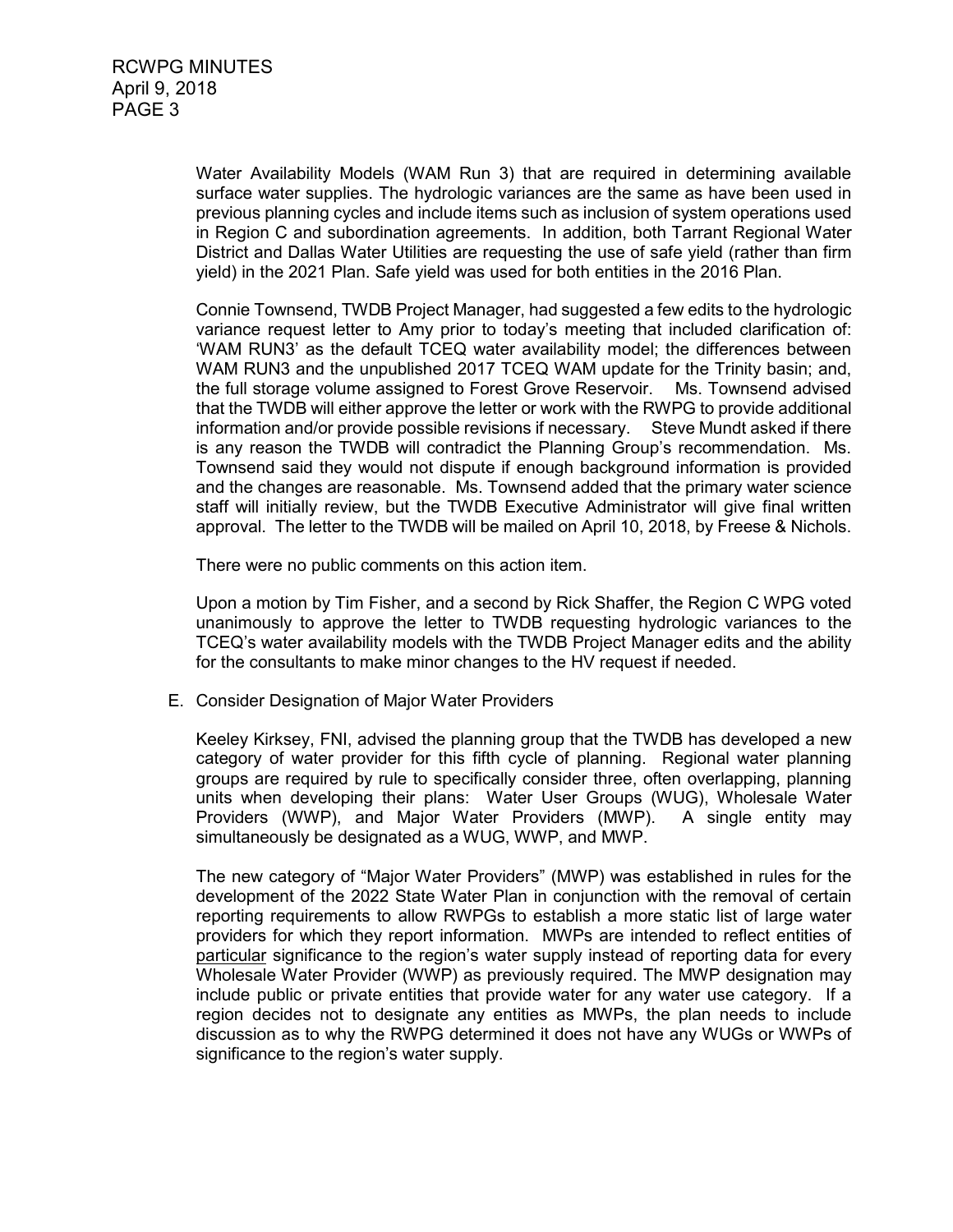Chair Puckett suggested the MWPs be designated based on top tier providers of existing and future supplies. The following top tier providers supply 84% or Region C water and serve 94% of Region C population:

- North Texas Municipal Water District (NTMWD)
- Tarrant Regional Water District (TRWD)
- Dallas Water Utilities (DWU)
- Upper Trinity River Water District (UTRWD)
- Greater Texoma Utility Authority (GTUA)
- Trinity River Authority of Texas (TRA)

Consultants are recommending the Major Water Providers be selected from entities that have secured the most water supply for its customers. This is measured by the combined surface water, reuse, and groundwater supply owned by the entity. A discussion on potential other MWPs ensued. Chair Puckett added that the city of Fort Worth has requested to be on the list. Wendy Chi-Babulal, alternate for the city of Fort Worth, said that the inclusion of Fort Worth as a MWP would be helpful for future water management strategies.

There were no public comments on this action item.

Upon a motion by Steve Mundt, and a second by Tim Fisher, the Region C WPG voted unanimously to designate the six top tier providers plus the City of Fort Worth as Major Water Providers.

F. Consider Approval of Methodology for Determining Availability of Non-relevant Aquifers

Amy Kaarlela, FNI, led this discussion regarding the methodology for determining availability of Non-relevant Aquifers. The entire Nacatoch Aquifer was declared nonrelevant by GMA8 in the most recent GMA8 Modeled Available Groundwater (MAG) report and therefore MAG values were not calculated in the groundwater availability model runs. The aquifer is used in Region C in Kaufman and Navarro Counties to supply non-municipal needs and County-Other municipal needs. Nacatoch Aquifer is also used in Region D. Ms. Kaarlela contacted GMA representatives and Region D consultants to discuss options to determine availability. The options considered were:

- 1. Use data from 2016 Water Plan
- 2. Use Region C Consultants to assimilate new data

David Nabors, Region D Liaison, commented that the Nacatoch Aquifer is a minor amount of water, and Region D is not interested in discussing further. Region C consultants are recommending that the availability be the same as in the 2016 Plan.

There were no public comments on this action item.

Upon a motion by Russell Laughlin, and a second by Tim Fisher, the Region C WPG voted unanimously to use the same availability data for the Nacatoch Aquifer as contained in the 2016 State Water Plan.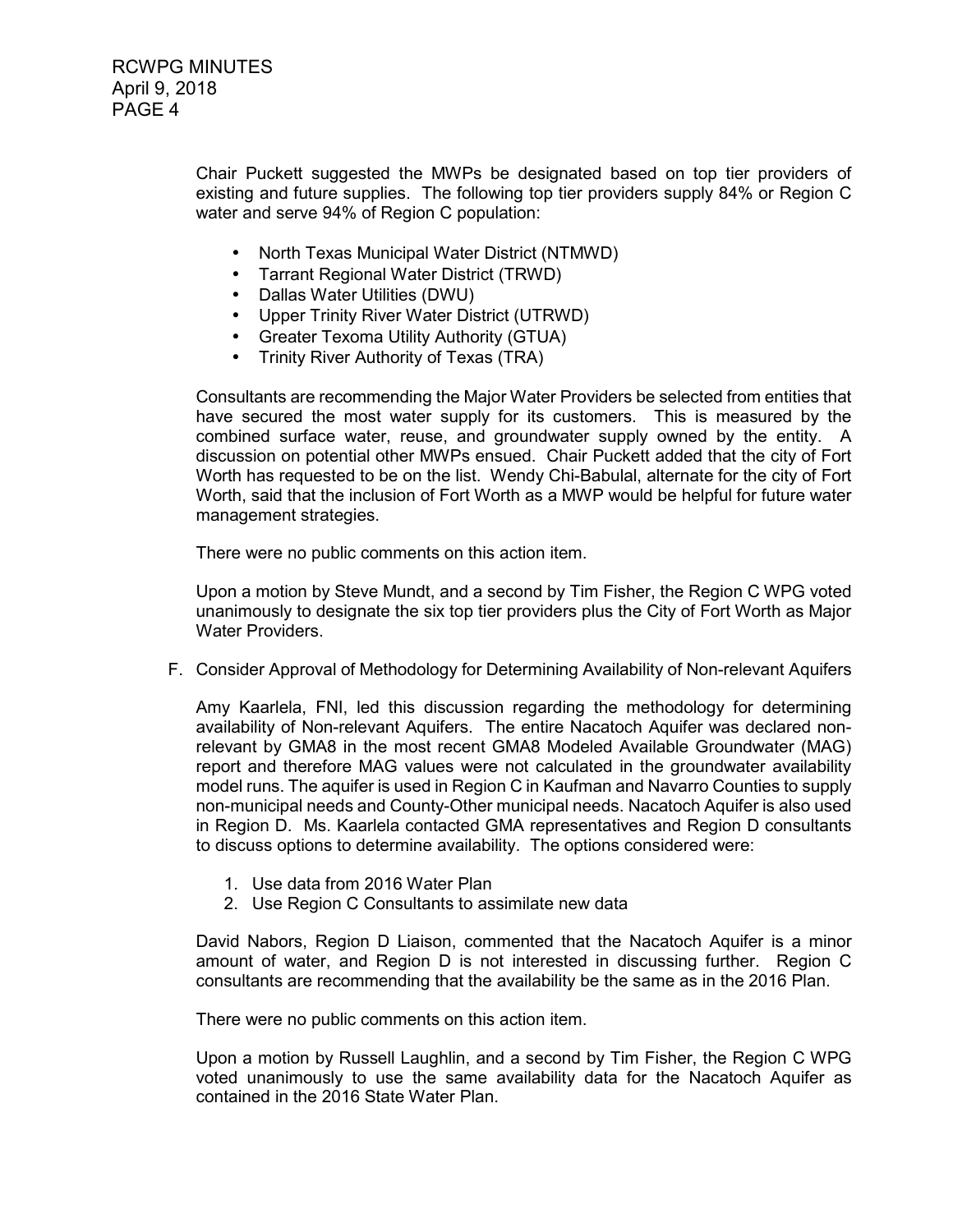G. Consider Approval of Region-Specific Scope of Work for Task 5A and Request for Notice to Proceed from TWDB; Consider Authorizing TRA to Execute Contract Amendment with TWDB

Tom Gooch, FNI, advised the planning group that each region is required to develop a region-specific scope of work for Task 5A (Evaluation of Water Management Strategies). Consultants have developed a scope of work and associated fee for approximately half the work to be done under this task. The budget amount for this task is shown below:

- Total Region C Budget  $=$  \$2.4M
- Total 5A Budget for Region C = \$1.1M
- Initial 5A Scope/Fee Request  $=$  \$412,500
- Remaining scope/fee will be identified after Needs Analysis has been completed
- Similar scope to 2016 Plan, with additions

Task 5A Evaluation of Specific Large Scale Supplies will include:

- Toledo Bend
- Gulf of Mexico Desal
- Lake Texoma (Desal & Blending)
- Oklahoma water
- Neches Run-of-River
- Carrizo-Wilcox Groundwater (Region D)
- Lake O' the Pines
- Tehuacana Reservoir
- Lake Columbia
- Indirect Reuse at Lakes Hubbard & Lewisville
- Integrated Pipeline Dallas portion
- Cedar Creek Wetlands
- TRWD Additional Reuse
- Lower Bois d'Arc Creek Reservoir
- Lake Ralph Hall and Reuse
- Lake Ringgold
- Sulphur Basin Supplies (3 scenarios)
- New Groundwater from Carrizo-Wilcox
- Aquifer Storage and Recovery (ASR)
- Reallocation of Storage in Joe Pool Lake
- Additional Reuse, multiple projects

Task 5A Evaluation of Strategies will include:

- Updating Costs
- Running WAM for surface supplies to determine availability
- Refining pipeline routing and infrastructure needs
- Environmental impacts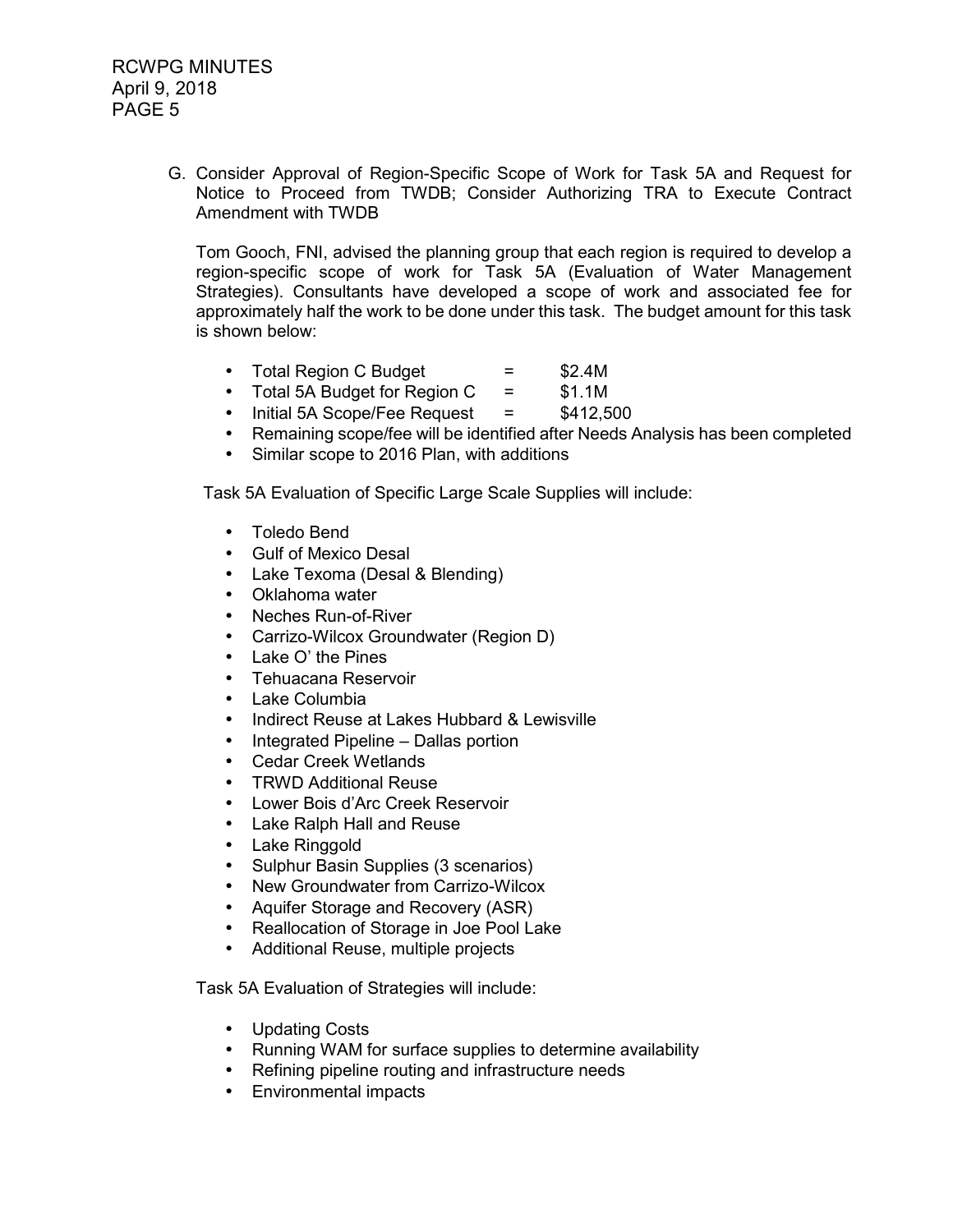- Update GIS mapping required by TWDB
- Additional items in scope:
	- o Allocating supply to WUGs from each strategy
	- o Documentation of the evaluation and selection of all recommended strategies & Projects (including explanation of why certain types of strategies may not have been recommended)
	- o Coordination with project sponsors
	- o Writing report sections
	- o Entry of all data into TWDB database (DB22)
- Required Steps:
	- o Initial scope posted on Region C website (4/2/18)
	- o Take public comment
	- o RCWPG consider approval of scope/fee
	- o RCWPG consider approval of Notice-to-Proceed Request
	- o RCWPG consider authorizing TRA to amend contract with TWDB

Chair Puckett asked if part of the scope will include touching base with the suppliers, and Tom Gooch confirmed that it will.

There were no public comments on this action item.

Upon a motion by Jack Stevens, and a second by Rick Shaffer, the Region C WPG voted unanimously to approve the Task 5A Evaluation of Strategies scope/fee; approve the request for Notice to Proceed from TWDB; and authorize TRA to execute a contract amendment with TWDB to include this new scope of work.

H. Consider Appointment of Task 8 Subcommittee

Ellen McDonald, Alan Plummer Associates, initiated discussion on this action item. Task 8 involves the potential designation of Unique River Segments and Unique Reservoir Sites as well as Legislative recommendations. McDonald noted the following considerations:

- The RCWPG may designate a river or stream segment as being of unique ecological value based on the following:
	- o Biological function
	- o Hydrologic function
	- o Riparian Conservation areas
	- o High Water Quality/exceptional aquatic life/aesthetic value
	- o Threatened or endangered species/unique communities
- The Legislature may designate a river or stream segment of unique ecological value for protection.
- In 2002, TPWD recommended 10 Region C segments as ecologically unique.
- Texas Water Code 16.051(f):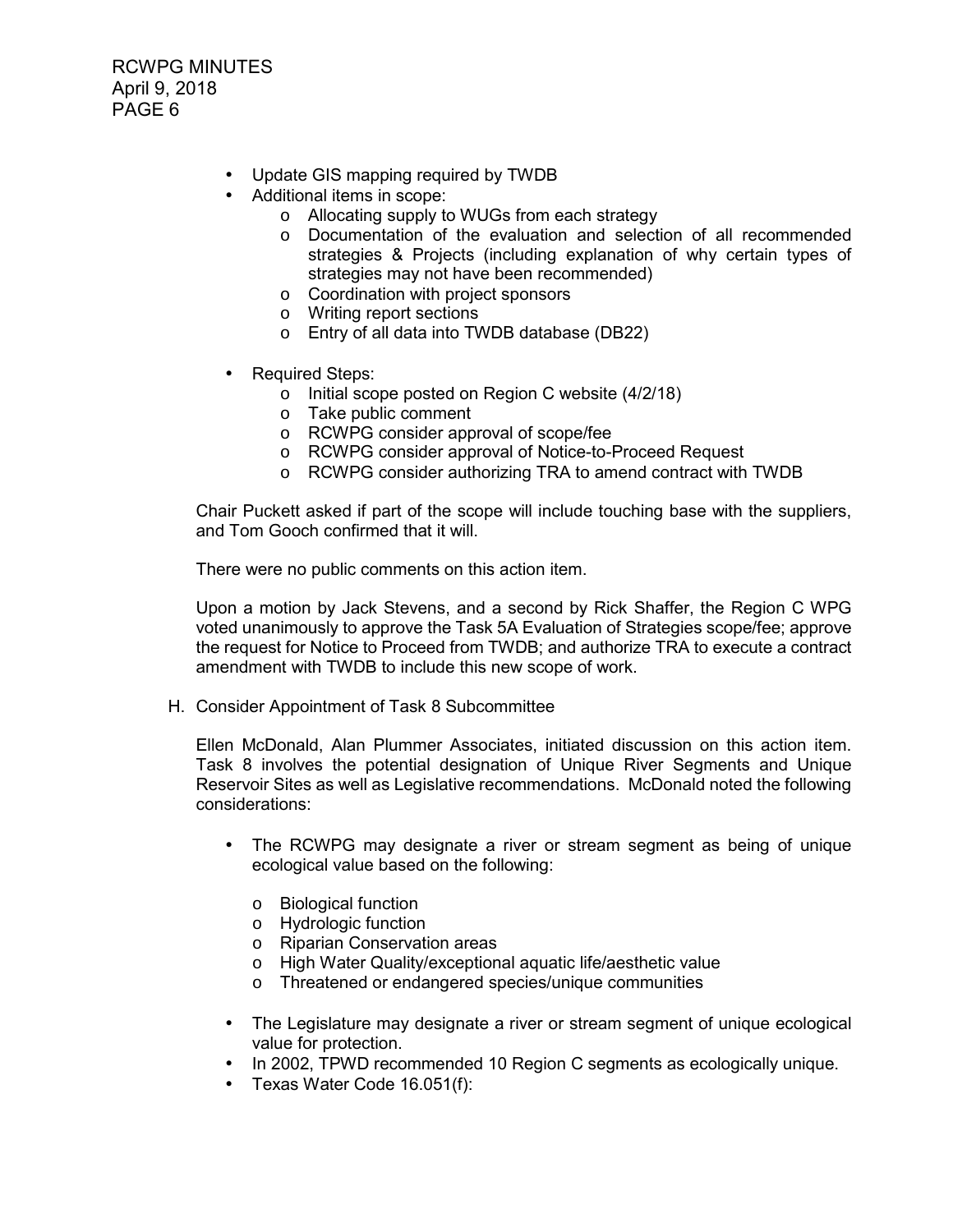- $\circ$  "This designation solely means that a state agency or political subdivision of the state may not finance the actual construction of a reservoir in a specific river or stream segment designated by the legislature…"
- For designated segments, regional water planning regulations require assessment of Regional Water Plan impact on:
	- o Flows important to the segment
	- o Unique features of the segment
- Implies greater level of protection
- Previous Region C Water Plans
	- o No river or stream segments recommended as ecologically unique because of unresolved concerns regarding the implications of such a designation.
- Scenarios of concern (upstream, within, or downstream of designated segments)
	- o Dams
	- o Pipeline crossings
	- o Intakes
	- o Transport of upstream reservoir releases
	- o New water outfalls
	- o Treated effluent outfalls
	- o Constructed wetlands

Preparation for 2011 Region C Water Plan

- Consultants met with State Agencies, August 2009
	- o Reviewed legislation and agency rules
	- o Addressed scenarios of concern
- State agency meeting conclusions:
	- o TPWD plans no update to 2002 unique stream segment (USS) report for Region C
	- o TPWD and TWDB staff believe USS legislation only impacts public financing of reservoirs
	- $\circ$  TCEQ staff position is to use all available information to regulate attributes of streams without regard to USS designation
	- o USS designation may influence public opinion
	- o USS legislation has not been tested in courts
	- o A TWDB/TPWD/TCEQ/RWPG workgroup could help address concerns

Recommendations from 2016 RCWP

- Convene a working group comprised of representatives from TWDB, TPWD, TCEQ, and the sixteen regions to bring clarity, purpose, and direction to the legislative mandate to "identify river and stream segments of unique ecological value."
- Working group members included: Adam Whisenant, Kevin Ward, Bill Ceverha, James Hotopp, Connie Standridge, Tom Woodward, Denis Qualls, Jim Parks and Jim Oliver.
- Echoed recommendation from the 2011 RCWP.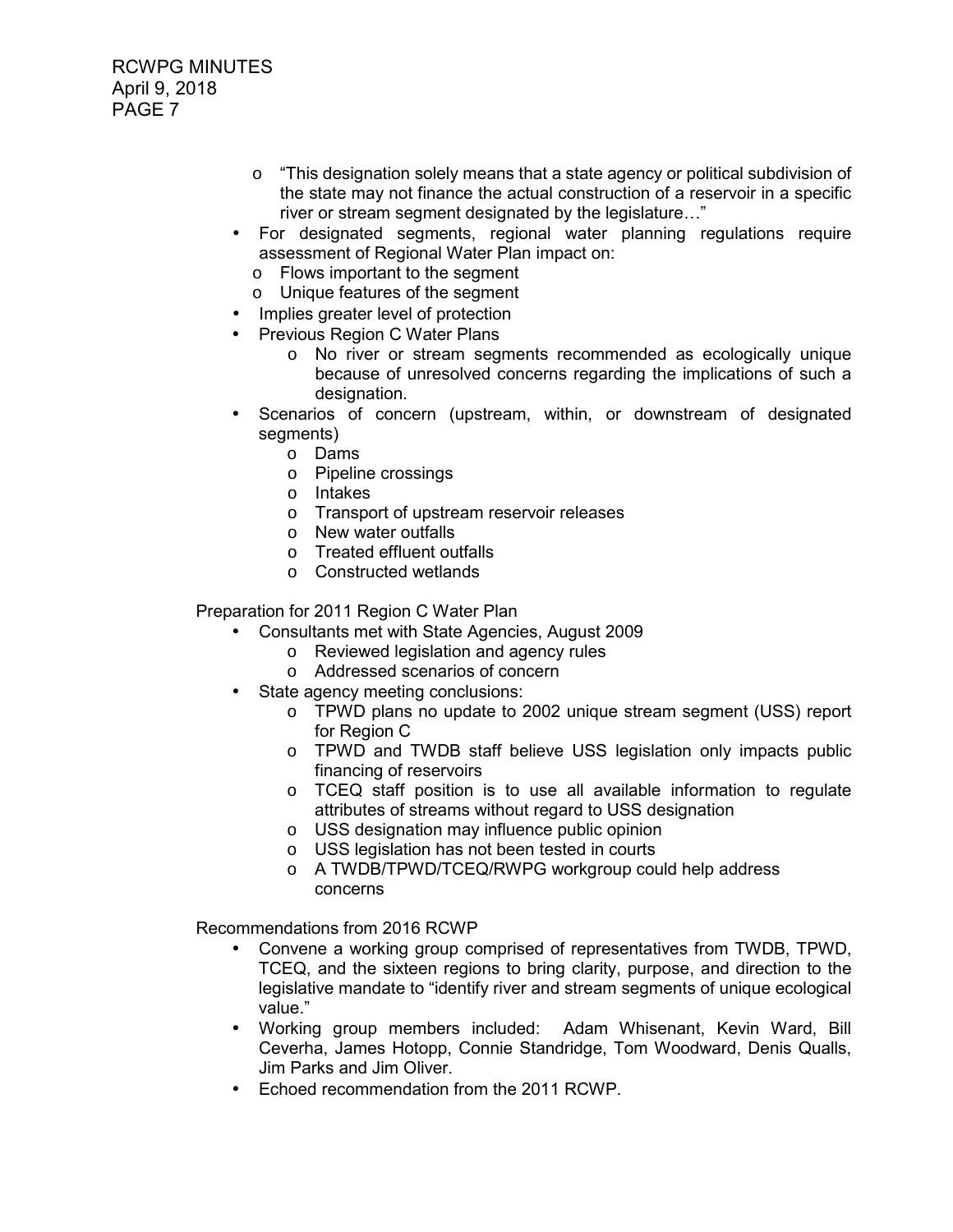Unique Sites for Reservoir Construction

- The RCWPG may recommend sites of unique value for reservoir construction:
	- o For a reservoir recommended as a water management strategy
	- o Based on location, hydrologic, geologic, topographic, water availability, water quality, environmental, cultural and current development characteristics, or other pertinent factors that make the site uniquely suited for reservoir development
		- For the current planning period; or
		- **If reasonably needed to meet needs beyond the 50-year** planning period.
- The Legislature may designate a site of unique value for the construction of a reservoir.

Implications

- Texas Water Code 16.051(g):
	- $\circ$  "A state agency or political subdivision of the state may not obtain a fee title or an easement that would significantly prevent the construction of a reservoir on a site designated by the legislature…"

Recommendations from 2016 RCWP

- Continue to designate following sites as unique sites
	- o Ralph Hall
	- o Lower Bois d'Arc Creek
	- o Marvin Nichols
	- o Tehuacana
	- o Fastrill
	- o Columbia
- Recommend that Texas Legislature designate George Parkhouse (North) as an additional unique site for reservoir construction (Legislature has not made this designation)
- Encourage continued affirmative votes by sponsors of these reservoirs to make expenditures to construct or apply for permits to preserve the designations

2021 Recommendations

- No significant actions or clarifications since 2011 RCWP
- Options available to the RCWPG to address river and stream segments of unique ecological value and unique reservoir sites:
	- o Maintain the same recommendations
	- o Appoint a subcommittee to review/revise recommendations

Chair Puckett discussed these options with the planning group. Jack Stevens asked if there had been any new criteria to which Adam Whisenant replied there was none. Bill Ceverha was in favor of keeping the same recommendations since nothing had changed since the 2016 designations. Chair Puckett added that the planning group does not want to hinder any duties of stream segments such as providing greenbelts. Chair Puckett also noted that she had been involved in studies on stream flows and how they can affect ecology. Whisenant said that a subcommittee would provide an opportunity to bring more information together. Tom Kula said that he supports stream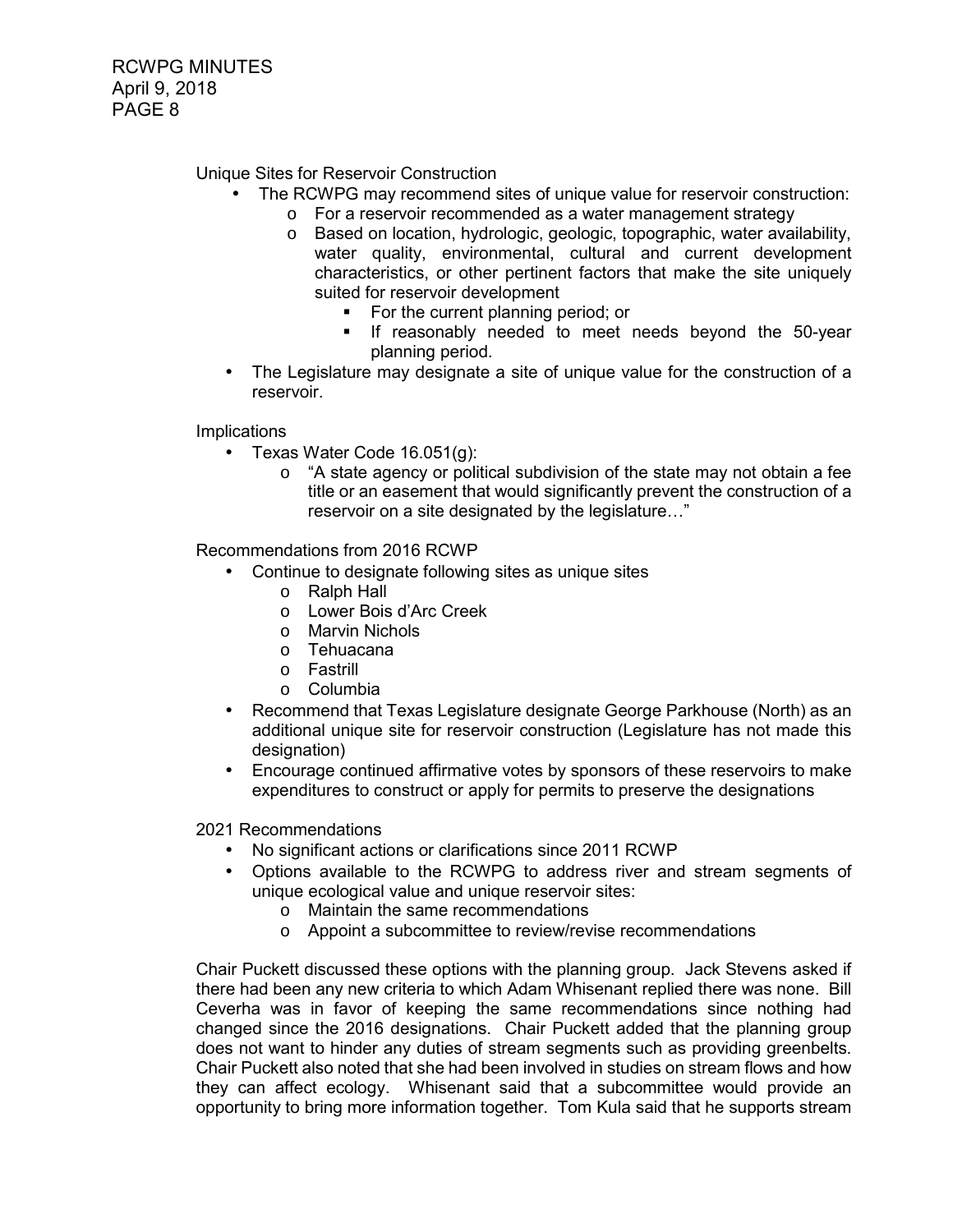> segment review. RCWPG may consider appointing a subcommittee to review the issues and make recommendations to the full RCWPG.

There were no public comments on this action item.

Upon a motion by Jack Stevens and a second by Fiona Allen, the Region C WPG voted unanimously to form a Task 8 Subcommittee to review and revise recommendations for river and stream segments of unique ecological value and unique reservoir sites; and appoint Adam Whisenant, Tom Kula, Grace Darling, Bob Riley, Jack Stevens, Wendy Chi-Babulal, Tim Fisher, Rick Shaffer, Kevin Ward and John Lingenfelder to the Task 8 Subcommittee.

## V. DISCUSSION ITEMS

- A. Schedule Amy Kaarlela presented the following key dates for the 2021 Planning Cycle
	- September 2018 Technical Memo on Needs, Potentially Feasible Strategies, Major Water Providers Due to TWDB
	- March 2, 2020 Initially Prepared Plan Due
	- October 13, 2020 Final Plan Due
	- Next Meetings August 20, 2018 & possibly November 2018
- B. Existing Water Availability (Task 3) Keeley Kirksey, FNI, led this discussion and provided charts comparing the existing surface, groundwater, and reuse supplies in the 2016 RCWP to the proposed 2021 RCWP. Kirksey noted:
	- WAM Modeling complete for all reservoirs
	- Supplies are similar to those in the 2016 Plan
		- o Changes from volumetric surveys
		- o TCEQ changes to the WAM
		- o Changes based on reservoir operations
	- Existing Supplies: Reuse Changes from 2016 RCWP (Preliminary)
		- o Supplies moved from recommended WMS to existing supplies
			- DWU Lake Ray Hubbard/Main Stem Pump Station Exchange
			- DWU Lewisville Lake/Main Stem Pump Station Exchange
			- **IF Irving Twin Wells Golf Course Reuse (part of Irving/TRA WMS)** from 2016 Plan)
			- Revisions to NTMWD East Fork Raw Water Supply Project to include diversions at the Main Stem Pump Station
				- > Includes sale of TRA reclaimed water to NTMWD
			- **Lake Weatherford Indirect Reuse**
- C. Initial List of Potentially Feasible Water Management Strategies (Task 4B) Keeley Kirksey, FNI, led this discussion and pointed out that a draft list was provided to the planning group in the notebook handout. Kirksey noted that the draft list:
	- Not all-inclusive or final
	- Includes WMSs from 2016 Plan
	- Includes new WMSs
	- Includes changes to WMSs from 2016 Plan
	- Will include additional WMSs when final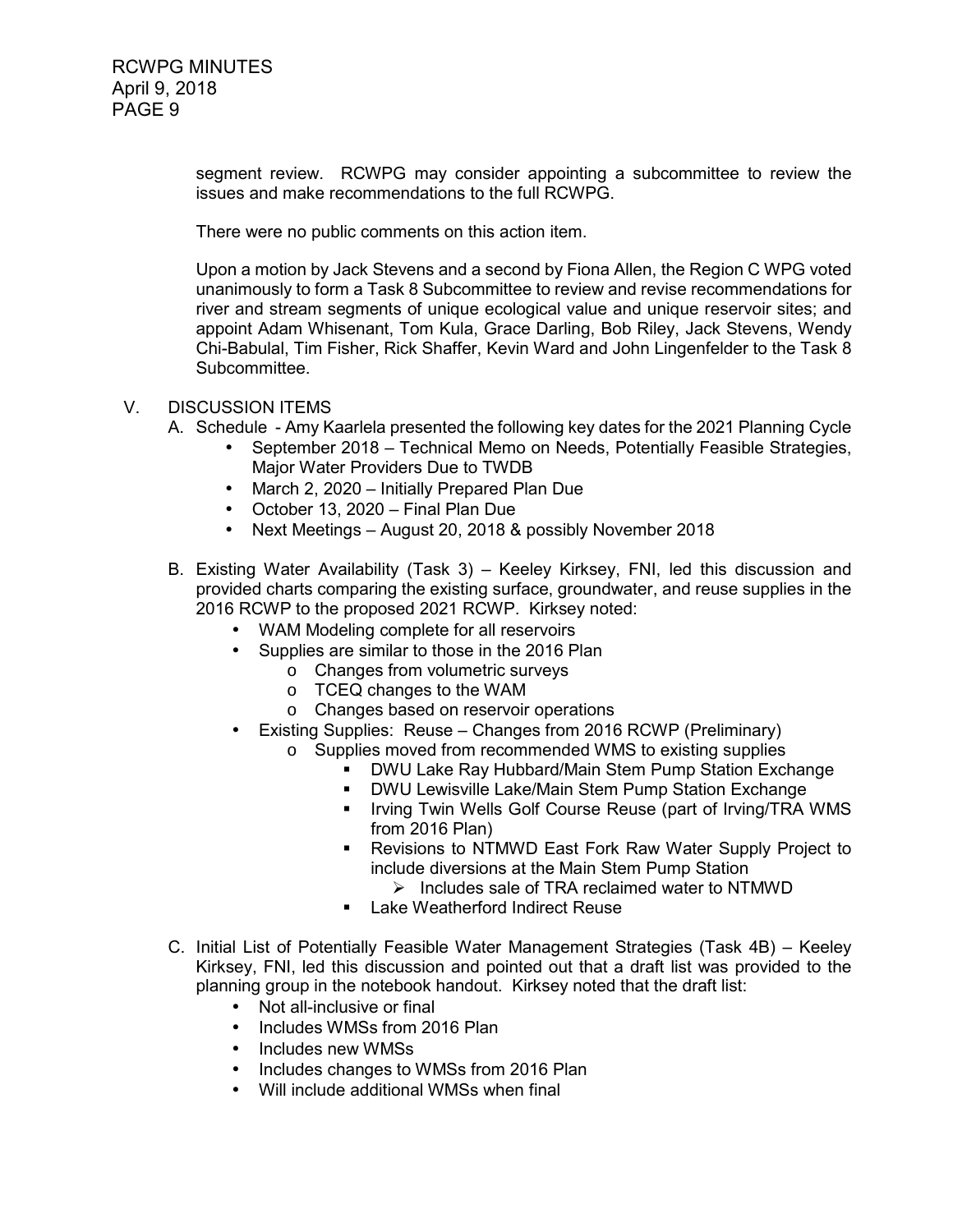- WMS Example Categories (not complete list)
	- o Water Conservation
	- o Direct and Indirect Reuse
	- o Aquifer Storage and Recovery
	- o Desalination
	- o Connect to existing supplies
	- o Purchase from provider
	- o New Reservoir
	- o Groundwater
	- o System Operations
	- o WTP Expansions
	- o Modify Existing Permits
- D. Public Participation Materials Amy Kaarlela, FNI, gave the following points on this topic:
	- Cooksey Communications developed materials to be used by Region C members as needed
	- "Elevator speech" designed to quickly communicate the critical importance of water planning to our Region
	- Printable "brochure" to be distributed at speaking engagements, etc.

 Ms. Kaarlela advised that the brochure will be uploaded to website by August and can be updated as needed. Steve Mundt commented that this is a good alternative solution to a quarterly newsletter.

- E. TWDB Planning Rule Revision Q & A Connie Townsend, TWDB, provided the presentation slides to RCWPG members prior to today's meeting as requested and advised that the new regional planning rules will become effective April 11, 2018. Ms Townsend also highlighted information from slide #11: *Amended §357.21(c) requires 14-day notice (and 14-day comment period after) for approval of the technical memorandum*. Steve Mundt asked if there are any issues to be taken to the Legislature. Ms. Townsend replied that Task 8 includes the planning group developing their own legislative policy recommendations and regional water planning recommendations and the Task 8 Subcommittee can address these when they meet and these issues will be presented to the Legislature. Chair Puckett thanked Ms. Townsend for her attendance.
- F. Next Steps Amy Kaarlela outlined these steps as follows:
	- Summer Database entry of Existing Supplies; Determine Needs; begin evaluation of large scale strategies
	- August Next RCWPG Meeting
	- September Submittal of Tech Memo (Needs, Potentially Feasible Strategies)
	- Late 2018 Begin other Misc. Tasks; possible RCWPG meeting.

### VI. OTHER DISCUSSION

A. Updates from the Chair – Chair Puckett did not have any updates but encouraged the Region C planning members with vacant alternate positions to find alternates as soon as possible.